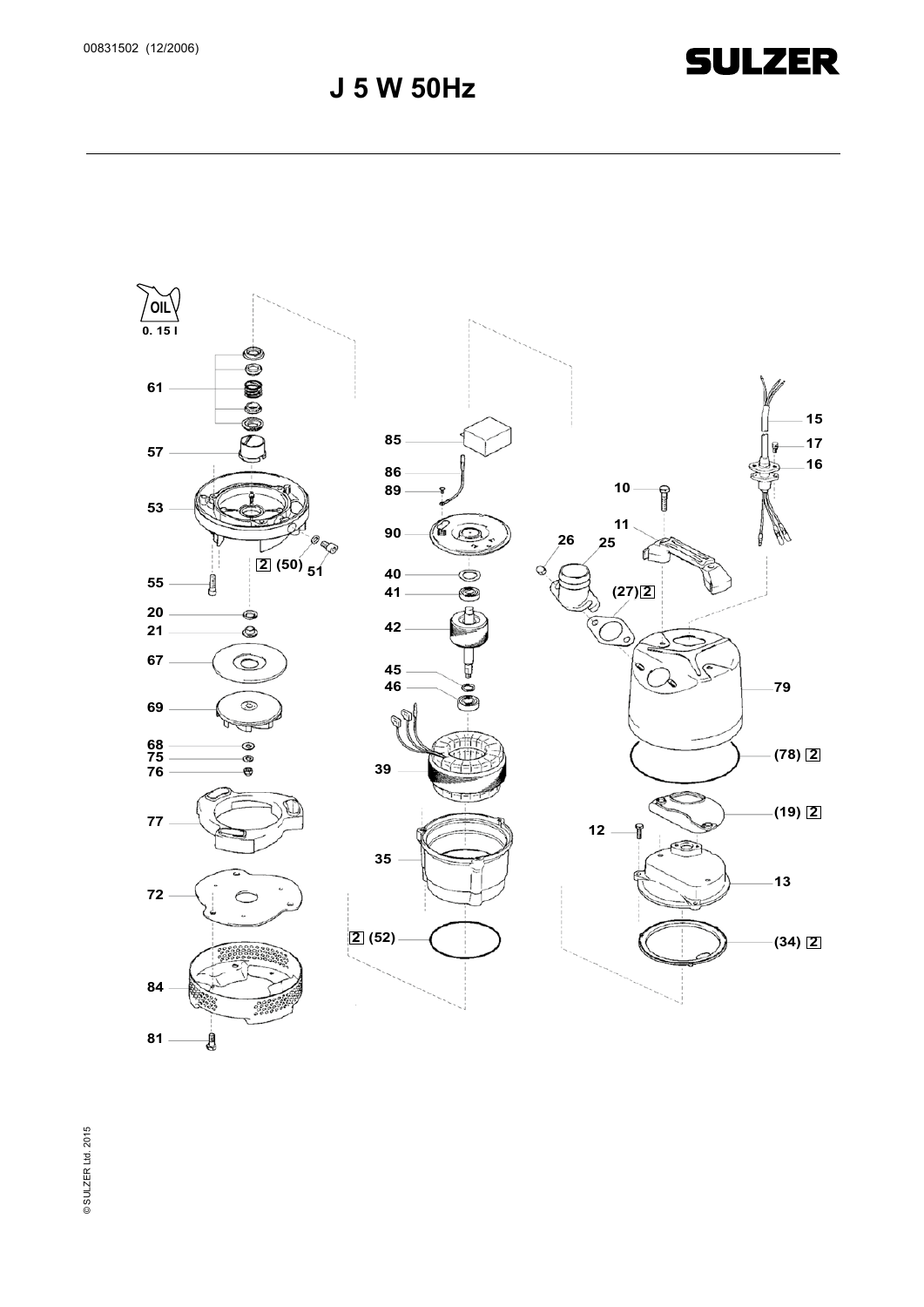# **SULZER**

#### J 5 W 50Hz

| Pos nr<br>Item No<br>Pos.-Nr.<br>No de repérage No de pièce<br><b>Posicion</b> | Detalj nr<br>Part No.<br>Bestell-Nr.<br>Referencia | <b>Benämning</b><br><b>Bezeichnung</b>            |                                                                                                                     | <b>Denomination</b><br><b>Designation</b><br><b>Descripcion</b>   | Antal<br>Quantity<br>Anzahl<br><b>Nombre</b><br>Cantidad |
|--------------------------------------------------------------------------------|----------------------------------------------------|---------------------------------------------------|---------------------------------------------------------------------------------------------------------------------|-------------------------------------------------------------------|----------------------------------------------------------|
| 2                                                                              | 00830975                                           | <b>O-RINGSSATS</b><br>O-RINGSATZ                  |                                                                                                                     | <b>O-RING KIT</b><br>JEU DE JOINTS<br><b>KIT DE JUNTAS</b>        | 1                                                        |
| 10                                                                             | 00830072                                           | <b>Skruv</b><br>Schraube                          |                                                                                                                     | <b>Screw</b><br>Vis<br><b>Tornillo</b>                            | 1                                                        |
|                                                                                | 11470016                                           | <b>Bricka</b><br>Scheibe                          |                                                                                                                     | Washer<br>Rondelle<br>Arandela                                    | 1                                                        |
| 11                                                                             | 00830958                                           | Handtag<br>Tragbügel                              |                                                                                                                     | Handle<br>Poignée<br>Asidero                                      | 1                                                        |
| 12                                                                             | 11200908                                           | <b>Skruv</b><br>Schraube                          |                                                                                                                     | Screw<br>Vis<br><b>Tornillo</b>                                   | 3                                                        |
|                                                                                | 11470018                                           | <b>Bricka</b><br>Scheibe                          |                                                                                                                     | Washer<br>Rondelle<br>Arandela                                    | $\overline{2}$                                           |
| 13                                                                             | 00830960                                           | Lock<br>Deckel                                    |                                                                                                                     | Junction box cover<br>Couvercle<br>Tapa                           | 1                                                        |
| 15                                                                             |                                                    | <b>KABEL</b><br><b>KABEL</b>                      |                                                                                                                     | <b>CABLE</b><br><b>CÂBLE</b><br><b>CABLE</b>                      | 1                                                        |
|                                                                                | 00830364                                           | 10 m 3 x 1,0 mm <sup>2</sup> (c/w CEE Euro) 230 V |                                                                                                                     |                                                                   |                                                          |
| 16                                                                             | 00830372                                           | Kabelgenomföringslock<br>Kabeldurchführungdeckel  |                                                                                                                     | Cable gland cover<br>Guide câble couvercle<br>Junta de cable tapa | 1                                                        |
| 17                                                                             | 11250002                                           | Skruv<br>Schraube                                 |                                                                                                                     | Screw<br>Vis<br><b>Tornillo</b>                                   | $\overline{2}$                                           |
|                                                                                | 11470017                                           | <b>Bricka</b><br>Scheibe                          |                                                                                                                     | Washer<br>Rondelle<br>Arandela                                    | $\overline{c}$                                           |
| 19                                                                             | $\star$                                            | Packning<br><b>Buchse</b>                         |                                                                                                                     | Packing<br>Douille<br>Casquillo                                   | 1                                                        |
| 20                                                                             | 00830412                                           | V-ring<br>V-Ring                                  |                                                                                                                     | V-ring<br>Anneau V<br>Anillo V                                    | 1                                                        |
| 21                                                                             | 00830413                                           | Axelmuff<br>Wellemuffe                            |                                                                                                                     | Shaft sleeve<br>Manchon d'arbre<br>Manguito de eje                | 1                                                        |
| 25                                                                             |                                                    | <b>TRYCKANSLUTNING</b><br><b>ANSCHLUSS</b>        |                                                                                                                     | <b>DISCHARGE SPIGOT</b><br><b>RACCORD</b><br><b>CONEXION</b>      | 1                                                        |
|                                                                                | 00830955<br>00830956<br>15000009                   | 2"<br>$\bar{G}$ 2"<br>Storz 2"/C                  | (Slang/Hose/Schlauch/Tuyau/Tubo)<br>(Gänganslutning/BSP-thread/Gewinde/Fileté/Descarga)<br>(Snabbkoppling/Kupplung) |                                                                   |                                                          |
| 26                                                                             | 11420005                                           | Kupolmutter<br>Hutmutter                          |                                                                                                                     | Cap nut<br>Ecrou borgne<br>Tuerca                                 | 2                                                        |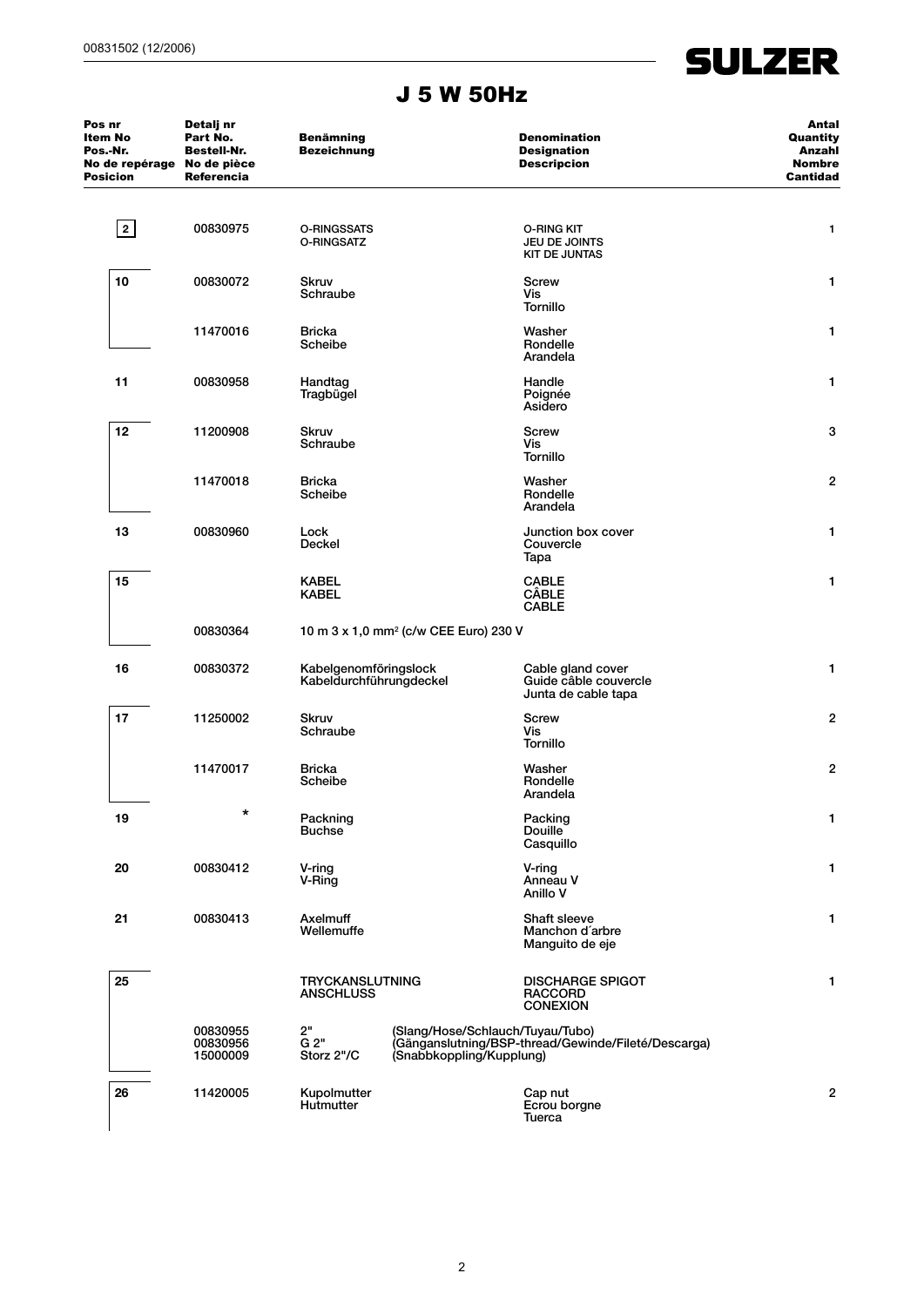#### J 5 W 50Hz

**SULZER** 

| Pos nr<br>Item No<br>Pos.-Nr.<br>No de repérage No de pièce<br><b>Posicion</b> | Detalj nr<br>Part No.<br><b>Bestell-Nr.</b><br>Referencia | <b>Benämning</b><br><b>Bezeichnung</b>                | <b>Denomination</b><br><b>Designation</b><br><b>Descripcion</b>                   | Antal<br>Quantity<br>Anzahl<br><b>Nombre</b><br>Cantidad |
|--------------------------------------------------------------------------------|-----------------------------------------------------------|-------------------------------------------------------|-----------------------------------------------------------------------------------|----------------------------------------------------------|
|                                                                                | 11470016                                                  | <b>Bricka</b><br>Scheibe                              | Washer<br>Rondelle<br>Arandela                                                    | $\overline{c}$                                           |
| 27                                                                             | *                                                         | Packning<br><b>Buchse</b>                             | Packing<br>Douille <sup>®</sup><br>Casquillo                                      | 1                                                        |
| 34                                                                             | *                                                         | Packning<br><b>Buchse</b>                             | Packing<br><b>Douille</b><br>Casquillo                                            | 1                                                        |
| 35                                                                             | 00830403                                                  | Statorhus<br>Motorgehäuse                             | <b>Stator housing</b><br>Logement du stator<br>Carcasa estator                    | 1                                                        |
| 39                                                                             | 00830968                                                  | Stator 220-240 V 50 Hz<br>Stator 220-240 V 50 Hz      | Stator 220-240 V 50 Hz<br>Stator 220-240 V 50 Hz<br>Estator 220-240 V 50 Hz       | 1                                                        |
| 40                                                                             | 00830965                                                  | <b>Bricka</b><br>Scheibe                              | Washer<br>Rondelle<br>Arandela                                                    | 1                                                        |
| 41                                                                             | 00830397                                                  | Kullager<br>Kugellager                                | <b>Ball bearing</b><br>Roulement<br>Rudamiento                                    | 1                                                        |
| 42                                                                             | 00830966                                                  | Rotor med axel<br>Rotor mit welle                     | Rotor with shaft<br>Rotor avec arbre<br>Rotor y eje                               | 1                                                        |
| 45                                                                             | 00830967                                                  | Lagertätning<br>Lagerdeckel                           | <b>Bearing collar</b><br>Couvercle de roulement<br>Tapa de rodamiento             | 1                                                        |
| 46                                                                             | 00830400                                                  | Kullager<br>Kugellager                                | <b>Ball bearing</b><br>Roulement<br>Rudamiento                                    | 1                                                        |
| 50                                                                             | *                                                         | Packning<br><b>Buchse</b>                             | Packing<br>Douille<br>Casquillo                                                   | 1                                                        |
| 51                                                                             | 00830408                                                  | Oljeplugg<br>Öllochschraube                           | Oil plug<br>Bouchon<br>Tapon aceite                                               | 1                                                        |
| 52                                                                             | *                                                         | O-ring<br>O-Ring                                      | O-ring<br>Joint torique<br>Junta torica                                           | 1                                                        |
| 53                                                                             | 00830970                                                  | Gavel<br>Ölgehäuse                                    | Oil casing<br>Reservoir d'huile<br>Camara aceite                                  | 1                                                        |
| 55                                                                             | 11210240                                                  | <b>Skruv</b><br>Schraube                              | <b>Screw</b><br>Vis<br><b>Tornillo</b>                                            | 3                                                        |
| 57                                                                             | 00830969<br>Oljehylsa<br>Ölhülse                          |                                                       | Oil circulator<br>Douille d'huile<br>Manguito de aceite                           | 1                                                        |
| 61                                                                             | 00830405                                                  | Tätningsenhet, komplett<br>Dichtungseinheit, komplett | Seal unit, complete<br>Garniture mécanique, complete<br>Cierre mecanico, completo | 1                                                        |
| 67                                                                             | 00830971                                                  | Gummiskiva<br>Gummischale                             | Wear plate<br>Plaque d'usure<br>Placa de desgaste                                 | 1                                                        |